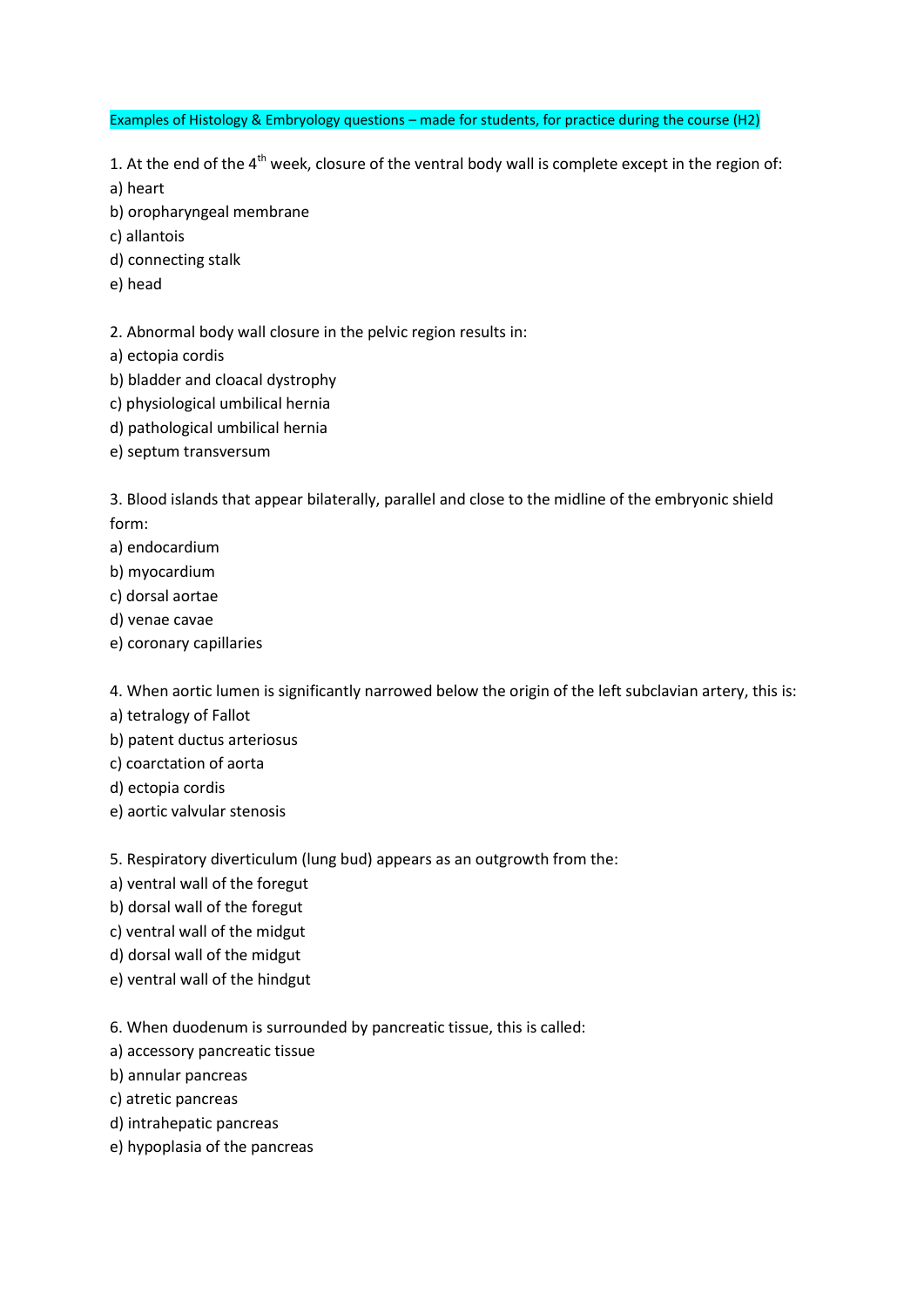- 7. Urorectal septum separates the region between:
- a) forgut and midgut
- b) midgut and hindgut
- c) allantois and hindgut
- d) allantois and midgut
- e) hindgut and fistula

8. During development of kidney, under the inductive influence of the tubule, cells of the metanephric tissue cap form:

- a) renal pelvis
- b) renal calyces
- c) ureters
- d) renal vesicles
- e) neurotrophic urinary tubules

9. Cancer of the kidneys that usually affects children by 5 years of age is:

- a) Denys-Drash tumor
- b) Multicystic tumor
- c) Potter tumor
- d) Renosarcoma
- e) Wilms' tumor

10. During development of vagina, sinovaginal bulbs proliferate and form a solid:

- a) vaginal fold
- b) vaginal tube
- c) vaginal cloaca
- d) vaginal plate
- e) vaginal sinus

11. If the genital tubercle splits, what may occur?

- a) micropenis
- b) epispadias
- c) hipospadias
- d) macropenis
- e) bifid penis

12. Meckel's cartilage forms:

- a) stapes
- b) incus and malleus
- c) hyoid arch
- d) trigeminal arch
- e) larynx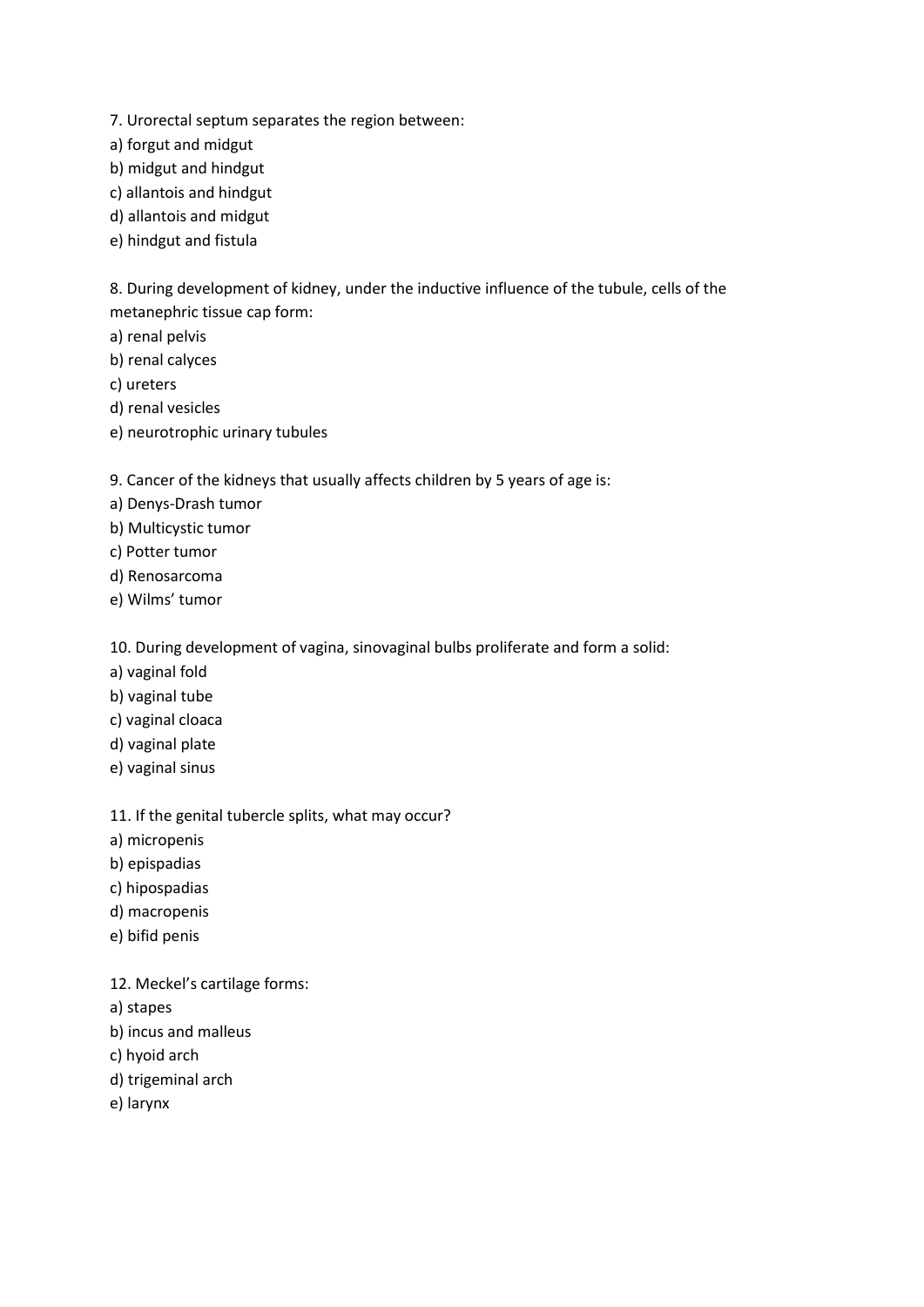13. When the tongue is not freed from the floor of the mouth, this is:

a) thyroglossal cyst

b) midline tongue coarctation

c) ankyloglossia

d) glossal fistula

e) Wilms' prominence

14. During the sixth week of development, semicircular canals appear as:

a) two perilymphatic spaces

b) two ridges

c) flattened outpocketings of the utricular patt of the otic vesicles

d) five crura

e) the lateral wall of the cochlear duct

15) What is true for congenital deafness:

a) it may be caused by abnormal development of external ear

b) in the most extreme cases, tympanic cavity and external meatus are present

c) most forms of congential deafness are caused by environmental factors

d) rubella virus, affecting the fetus in the  $28<sup>th</sup>$  week may cause it frequently

e) it has been suggested that diabetes can cause congenital deafness

16. During eye development, the lips of the choroid fissure fuse and the mouth of the optic cup becomes the future:

- a) iris
- b) cornea
- c) retina
- d) pupil
- e) vitreous body

17. What is true for muscular arteries?

a) they can not control blood flow

b) their intima has a very thick subendothelial layer

- c) the internal elastic lamina is not present
- d) the tunica media may contain 1-2 layers of smooth muscle cells
- e) vasa vasorum are found in the adventitia

18. What is NOT true for valves in veins:

a) most veins have valves

b) valves are most prominent in large veins

c) valves consist of four pairs of semilunar folds

d) semilunar folds project across part of the lumen

e) they are rich in elastic fibers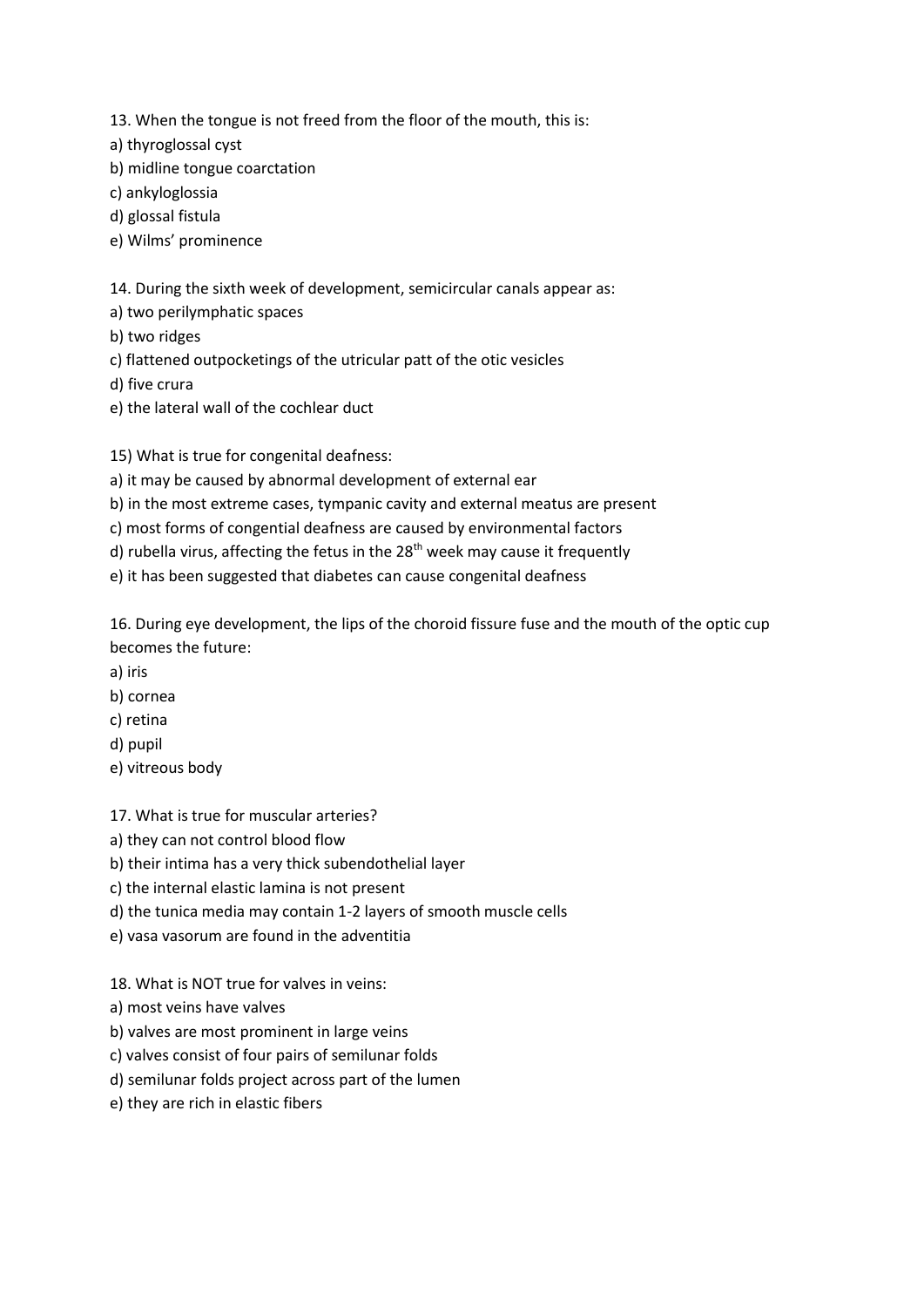- 19. What is NOT true for platelets (thrombocytes)?
- a) they are nonnucleated, disklike clee fragments
- b) platelets promote blood clotting
- c) normal platelet counts range from 2 to 4 millions per microliter of blood
- d) platelets have a life span of about 10 days
- e) in stained blood smears, platelets often appear in clumps
- 20. Malignant clones of leukocyte precursors are:
- a) leukemias
- b) thrombus
- c) clots
- d) lymphomas
- e) aspirations

## 21. Which cells are included in the innate immune responses:

- a) neutrophils
- b) macrophages
- c) mast cells
- d) natural killer cells
- e) all of the above

22. What is true for thymus:

a) thymus is a unilateral organ located in the mediastinum

b) it attains its peak development during old age

- c) like bone marrow, it is considered a secondary lymphoid organ
- d) thymus has a capsule made of epithelial tissue
- e) none of the above

23. Unique protein that can be found in enamel is:

- a) integrin
- b) neurotrophin
- c) amelogenin
- d) ameloblastin
- e) prismin

24. Colonocytes are located in:

- a) mouth
- b) enamel
- c) esophagus
- d) small intestine
- e) large intestine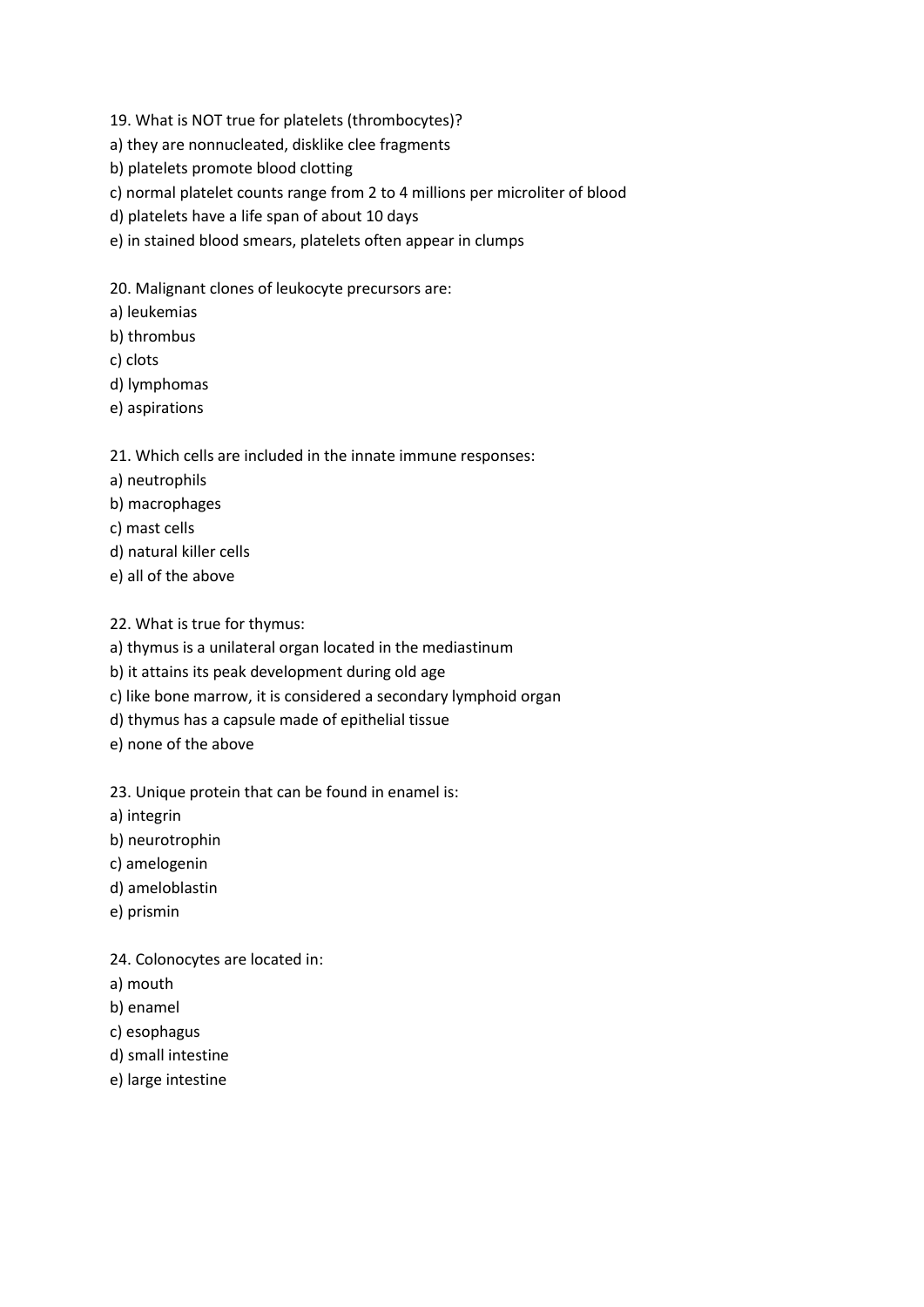25. The exocrine portion of the pancreas is similar in structure to the:

a) parotid gland

b) submandibular gland

c) sublingual gland

d) liver

e) pancreatic islets

26. What is NOT true for liver regeneration:

a) liver has a strong capacity for regeneration

b) liver has slow rate of cell renewal

c) the loss of hepatic tissue triggers a mechanism by which healthy hepatocytes begin to divide

d) hyperplasia continues until the original mass of tissue is doubled

e) the regenerated liver tissue is usually well organized

27. A specialized olfactory epithelium is located in:

a) superior conchae

b) inferior conchae

c) middle conchae

d) nares

e) vibrissae

28. Dust cells are:

- a) alveolar macrophages
- b) type I alveolar cells
- c) type II alveolar cells
- d) Clara cells
- e) pneumocytes

29. Juxtaglomerular granular cells in kidneys release:

a) angiotensinogen

b) angiotensin

c) renin

- d) aldosterone
- e) plasmin

30. What is NOT true for urinary bladder?

a) the bladder is a muscular sac

b) the bladder is expandable as it fills with urine

c) the bladder expands primarily upward

d) the bladder becomes more oval in shape as it fills with urine

e) the bladder in an average adults can hold 800-12000 mL of urine, with the urge to empty

appearing at a volume of 400-600 mL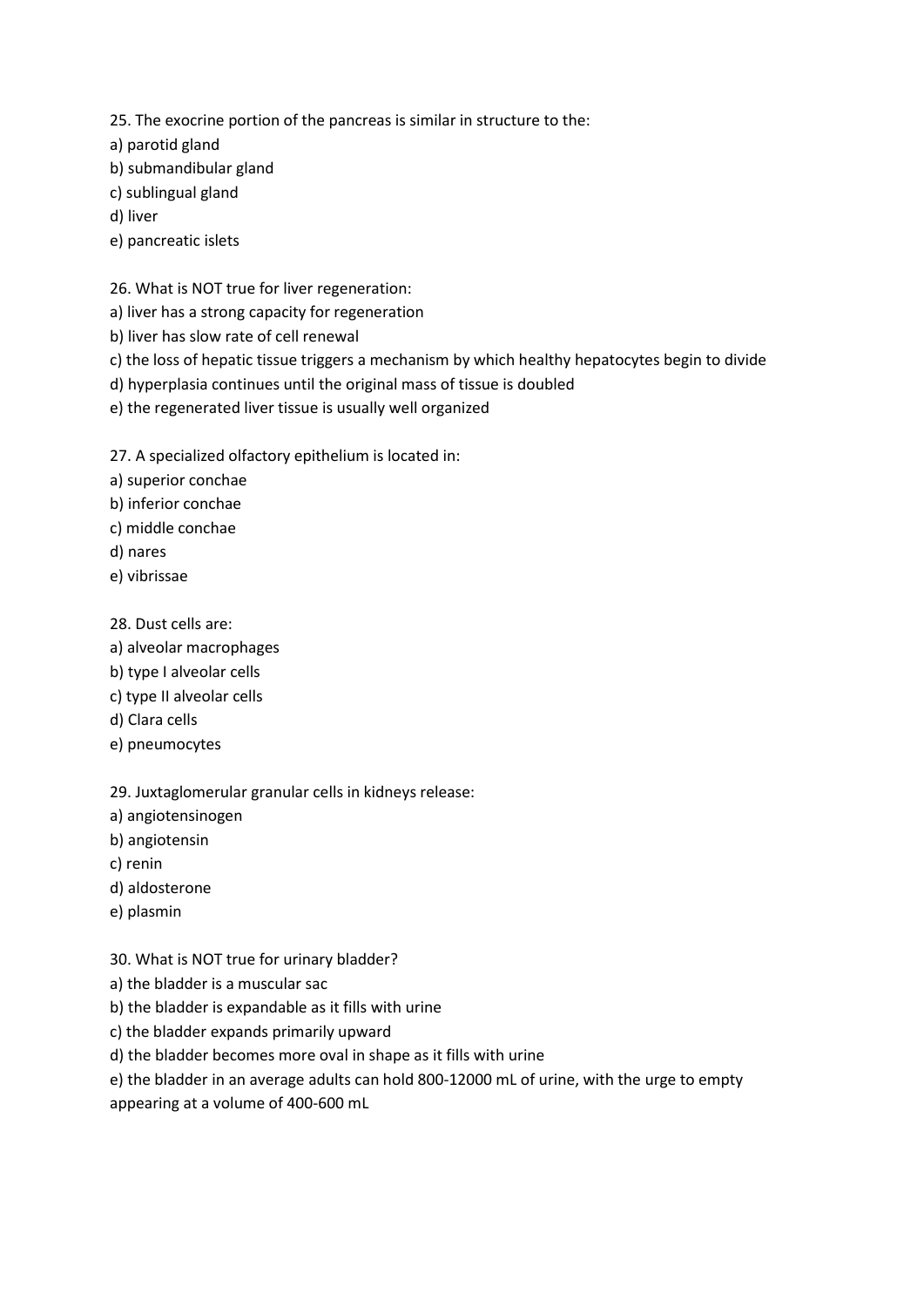31. F or PP cells can be found in:

a) pancreas

- b) thyroid gland
- c) parathyroid gland
- d) adrenal gland
- e) pituitary gland

32. What is NOT true for parathyroid glands:

- a) they are four small oval masses
- b) each parathyroid gland is contained within a capsule
- c) capsule of the gland sends septa into the gland
- d) two types of cells rae present: chief and principal cells
- e) chief cells are small polygonal cells

33. The rete testis drains into:

- a) efferent ductules
- b) epididymis
- c) ductus deferens
- d) urethra
- e) none of the above

## 34. What is true for ductus deferens:

- a) it is a short straigt tube
- b) it has a thin muscular wall
- c) it is characterized by narrow lumen
- d) its muscosa is not folded
- e) its mucosa is lined by columnar ciliated epithelium

35. Corpus luteum is located in:

- a) ovarian cortex
- b) ovarian medulla
- c) ovarian surface epithelium
- d) ampulla of Fallopian tubes
- e) cumulus oophorus

36. When breastfeeding is stopped, most alveoli that developed secretory properties during pregnancy:

- a) proliferate
- b) degenerate
- c) move deeper into the gland
- d) move towards the surface of the gland
- e) become inactive, but do not change in any way